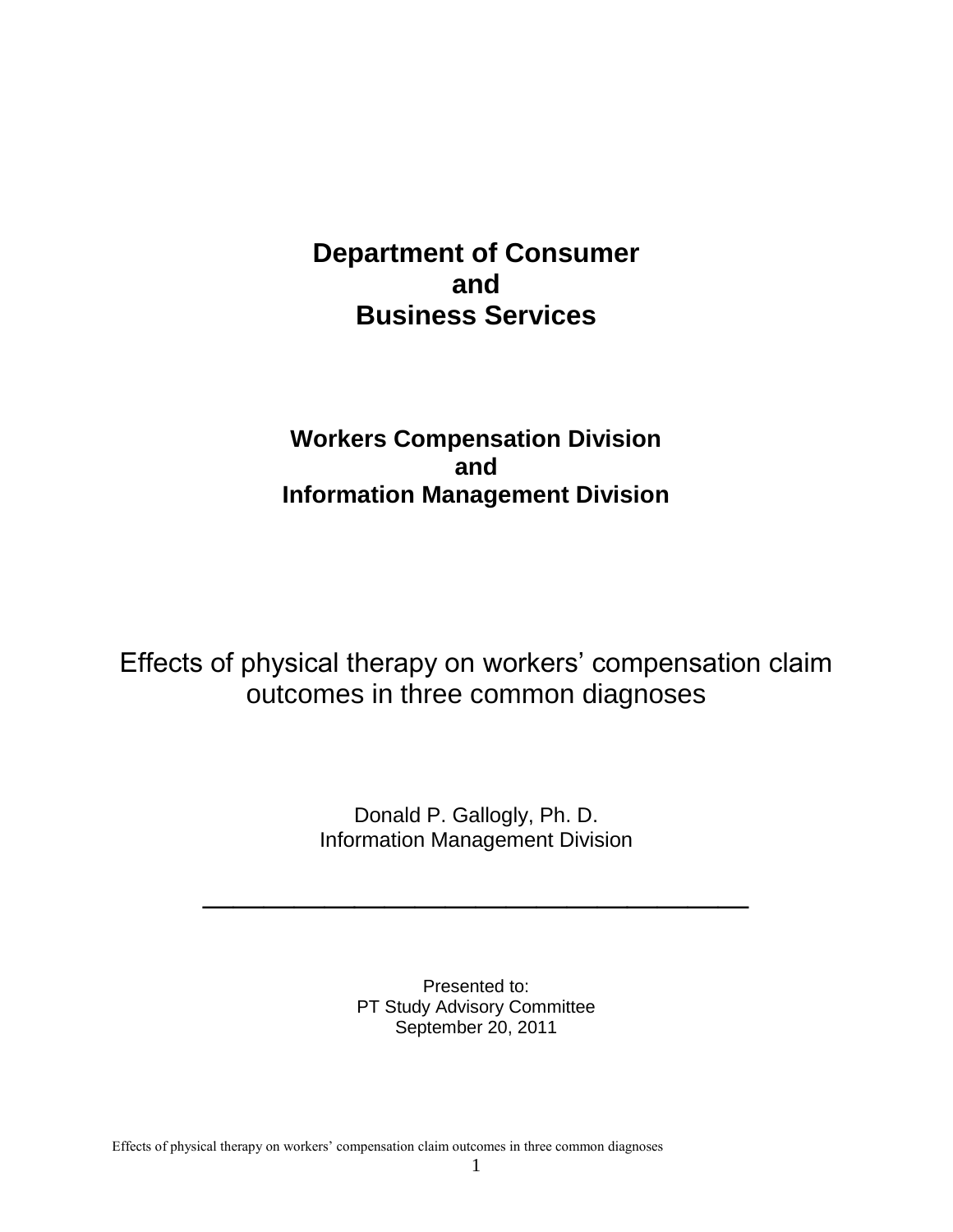## **Effects of physical therapy on workers' compensation claim outcomes in three common diagnoses**

Donald P. Gallogly Information Management Division Department of Consumer and Business Services August, 2011

### **Executive Summary**

This study examined billing data for workers' compensation claims with one of three diagnoses to determine the effects of various levels of physical therapy (PT) on measurable outcomes. Findings indicate that increasing the duration or number of services of PT:

- Lowers the final impairment rating on disabling claims.
- Administered prior to surgery, lowers medical costs relative to claims with PT administered only after surgery.
- Has little or no effect on the amount spent for medical services other than PT.
- Has no effect on number of days an injured worker is off work or on the time from injury to first claim closure date.
- Increases the total amount spent on medical services per claim.

## **Introduction**

There have been a fair number of studies on the effectiveness of physical therapy with mixed findings. Some reports (e.g., Di Fabio, Mackey and Holte) find consistently improved outcomes as a result of PT treatment. Others (e.g., Beard and Safranek) find limited effects. No studies were found that looked specifically at treatment of occupational injuries or the use of PT in workers' compensation systems. All the studies reviewed used a variety of measures to assess outcomes and most looked at multiple patient populations and limited their scopes to selected diagnoses.

There are a variety of ways to measure the effectiveness of PT. Some are readily available to us, like the total cost of medical treatment and the disability rating of permanent partial disability (PPD) awards. Others are available but require some manipulation of the data and assumptions about the course of treatment. Examples of this are the amount of time between the beginning of treatment and a claim closure, or utilization measures like the number of different types of treatment received and level of pharmaceutical intervention required. Other measures are not readily available to us. Examples of these are worker satisfaction, quality of life and the cost of employee absence.

Some effectiveness measures from the literature and adapted for our purposes are:

- Medical costs
- Impairment rating
- Indemnity costs
- Claim duration
- Disability award type (Temporary or Permanent)
- Duration of temporary disability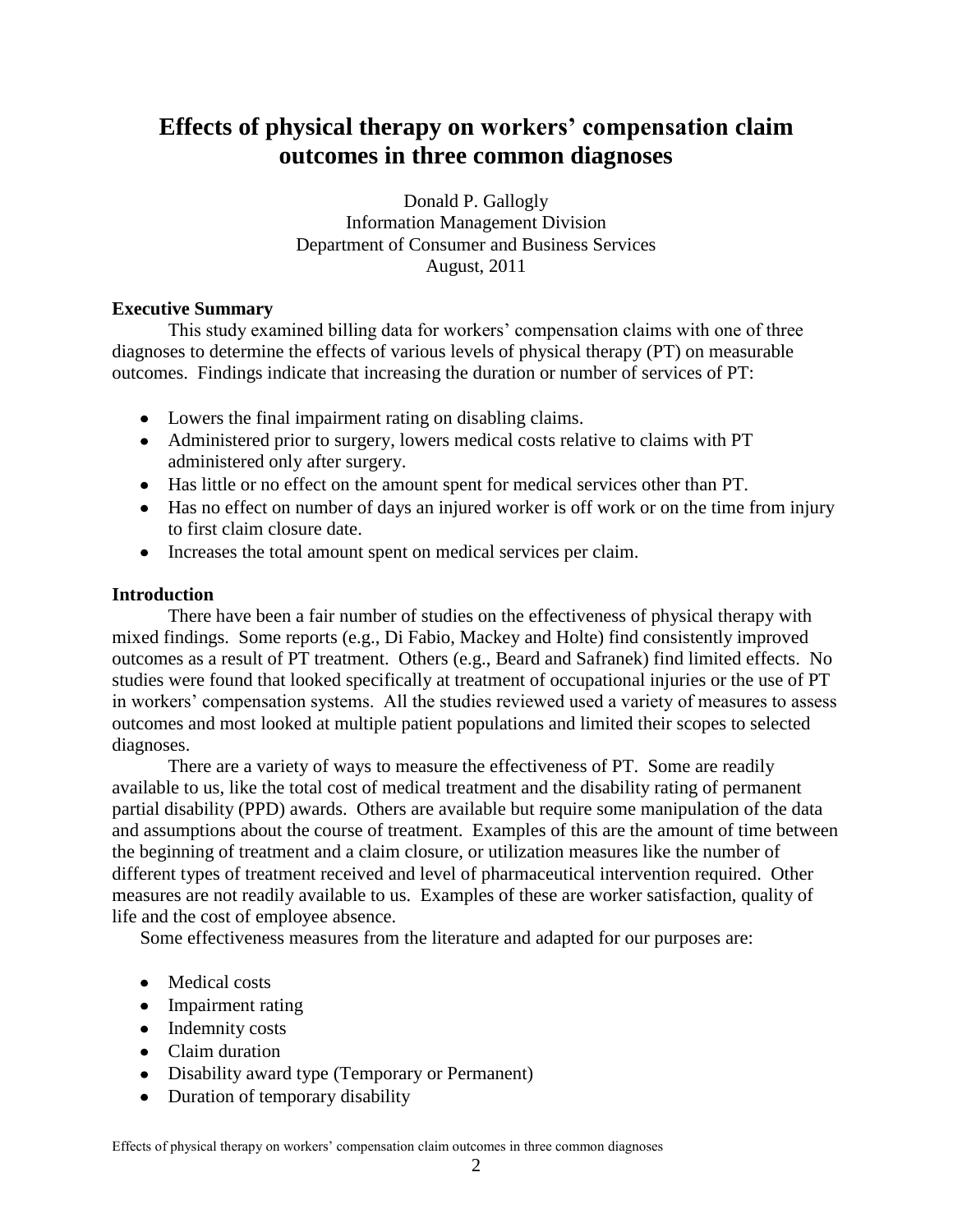The literature also discusses a number of factors of PT treatment that may help reveal the nature of PT effectiveness. Some of these factors are more readily available than others. Claims can be readily analyzed and assigned to groups based on the length of time they received PT or the number of PT treatments they received. Below is a partial list of potential factors that may influence PT effectiveness. These factors should be useful as independent variables in a study of PT in Oregon's WC system.

- Duration of PT
- Number of PT services administered
- Timing of PT relative to surgery

Studies presented in the literature on PT typically limit their scope to one or a small handful of diagnoses, types of injuries or affected body parts. Diagnoses are readily available in WC medical data. Types of injury and affected body part are also available but require complicated and burdensome manipulation of the data to extract.

#### **Methods**

The study used Medical billing data submitted to the department according to OAR 436- 009-0030. Insurers and self-insured employers with 100 or more accepted disabling claims (ADCs) in the prior year are required to report data on all payments for medical treatment of injured workers. These submissions are estimated to account for approximately 80% of the total dollars spent on medical care in a given year. In 2010, 54% of reported medical dollars were spent by SAIF, 36% by private insurers, 9% by self-insured employers, and 0.4% by the fund for non-complying employers.

Physical Medicine refers to a set of services listed in the AMA CPT2010 Standard Edition under the codes 97000 through 97799. These codes refer to services; such as application of hot or cold packs, electrical stimulation, manual manipulation, and work hardening or conditioning, that are within the domain of various provider types. For the diagnoses considered in this study, 59% of these services were performed by physical therapists, 25% by chiropractors and 16% by other types of providers. For this study, only these services when performed by a physical therapist were considered to be physical therapy.

PT is typically prescribed in courses that consist of multiple visits extending over a period of weeks or months. Each visit may include administration of one or several services and specific types of services often vary from visit to visit. However, each visit is billed separately and appears in the billing data without reference to other bills for services in the same course. The billing data do not indicate the beginning or end of a course of PT. Therefore, we had to determine some method for estimating the extent of PT courses.

A course of physical therapy was thus defined as a set of, at minimum, 4 bills for visits containing one or more of the aforementioned physical medicine codes with at least 1 day but not more than 1 week separating any two consecutive visits. A small number of claims  $\left($ <1%) that had fewer than 4 PT visits were excluded from the analysis.

Diagnoses are indicated in the billing data with a standardized code listed in the International Classification of Diseases-9<sup>th</sup> Revision-Clinical Modification (ICD-9-CM). Each bill for service contains an ICD-9-CM code indicating the condition that the services are intended to treat. We used the first 3-digits of the ICD-9-CM code. Three diagnoses were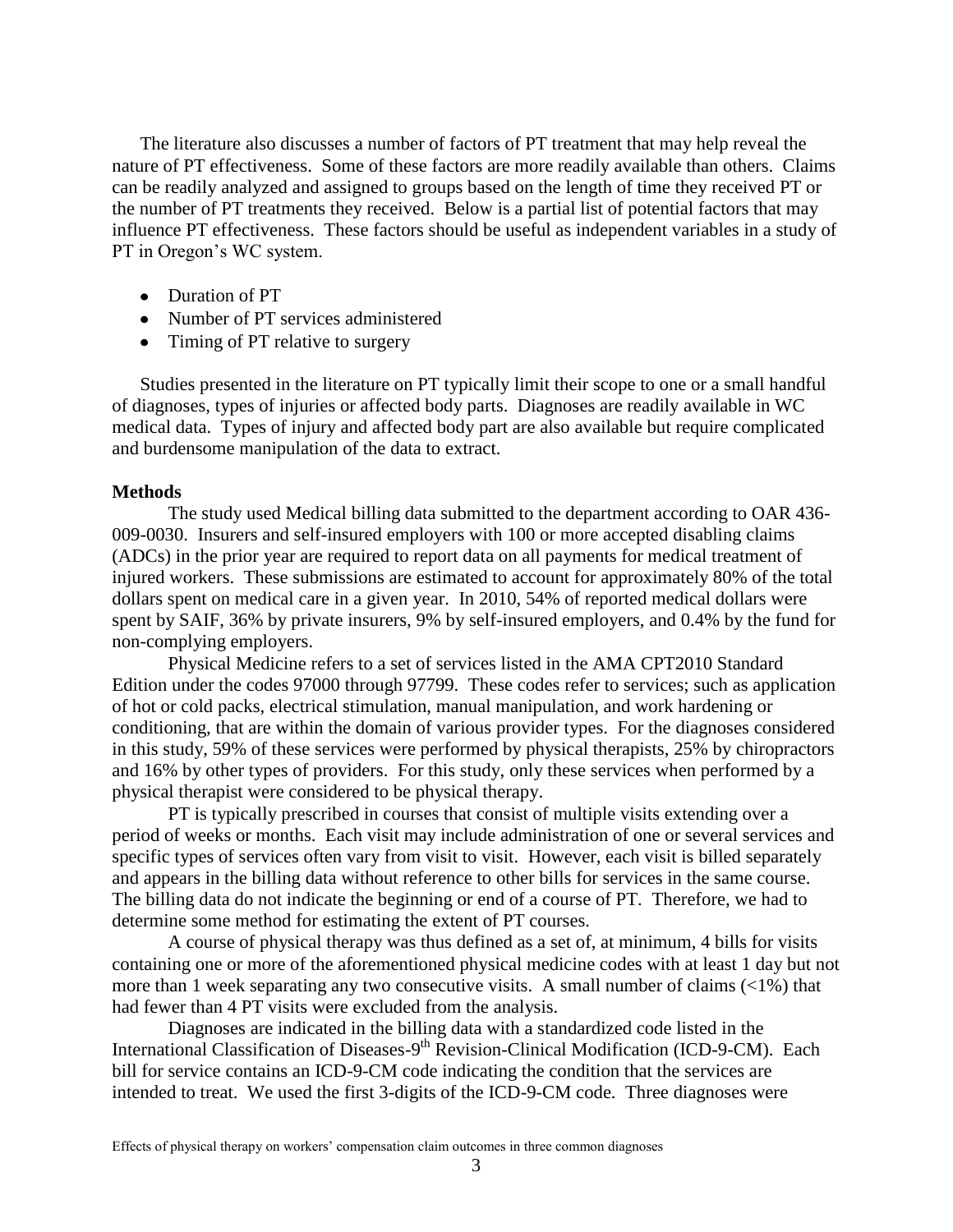chosen for inclusion in the study based on (1) their presence among the most frequent diagnoses treated in injured workers in Oregon and (2) the desire to include a variety of injuries and body parts. These were: sprains and strains of other and unspecified parts of the back (847), peripheral enthesopathies and allied syndromes (726, including rotator cuff syndrome, tennis elbow, patellar tendinitis, Achilles tendinitis, and other diagnoses) hereafter referred to as tendon and ligament injuries, and mononeuritis of upper limb and mononeuritis complex (354, including carpal tunnel syndrome and other diagnoses). Only claims on which the modal ICD-9-CM code was one of the three chosen were included in this study and, of these, any PT services that were indicated as treating another condition were excluded from the analysis.

Data were limited to those claims for which time-loss benefits were paid. Additional data on these accepted disabling claims (ADCs) is collected by WCD, including the duration of the claim, the amount of time away from work and the return-to-work status of the worker. Excluded from the study were open claims, claims that were settled by a claim disposition agreement, and claims with dates of injury prior to 2001 or subsequent to 2008. Claim duration was defined as the number of days between the date of injury and the first closure date, plus 1.

For the analysis of impairment ratings, claims were further limited to those with injury dates prior to 2005 for which there was an unscheduled finding of permanent partial disability (PPD).

*Duration of Physical Therapy:* Claims were divided into 4 groups based on the duration of the first course of physical therapy. Table 1 describes the levels of the duration variable.

|                       |                         |                       | Number of       |
|-----------------------|-------------------------|-----------------------|-----------------|
| <b>Duration of PT</b> | <b>Length of course</b> | <b>Number of ADCs</b> | claims with PPD |
| None                  | 0 days                  | 7557                  | 2530            |
| Short                 | $4 - 30$ days           | 2902                  | 1207            |
| Medium                | $31 - 60$ days          | 817                   | 322             |
| Long                  | $> 60$ days             | 363                   | 147             |

**Table 1: Number of claims by duration of group**

*Number of services:* Because multiple services are sometimes provided at a single visit and because of the uncertain nature in which a course of PT was defined, in another set of analyses claims were divided based on the total number of PT services on the claim. Table 2 describes the levels of the service count variable.

|        |                           |                       | Number of       |
|--------|---------------------------|-----------------------|-----------------|
| Group  | <b>Number of services</b> | <b>Number of ADCs</b> | claims with PPD |
| None   |                           | 7557                  | 2530            |
| Few    | 4-15                      | 1019                  | 399             |
| Medium | $16 - 40$                 | 1450                  |                 |
| Many   | $-40$                     | 1613                  | 646             |

**Table 2: Count of claims by service count group**

*Surgery:* Claims were divided into two surgery groups, present (N=2802) or absent (N=8129). Surgical services were limited to the group of surgeries that includes the 90-day global follow-up period in order to exclude services categorized as surgery according to CPT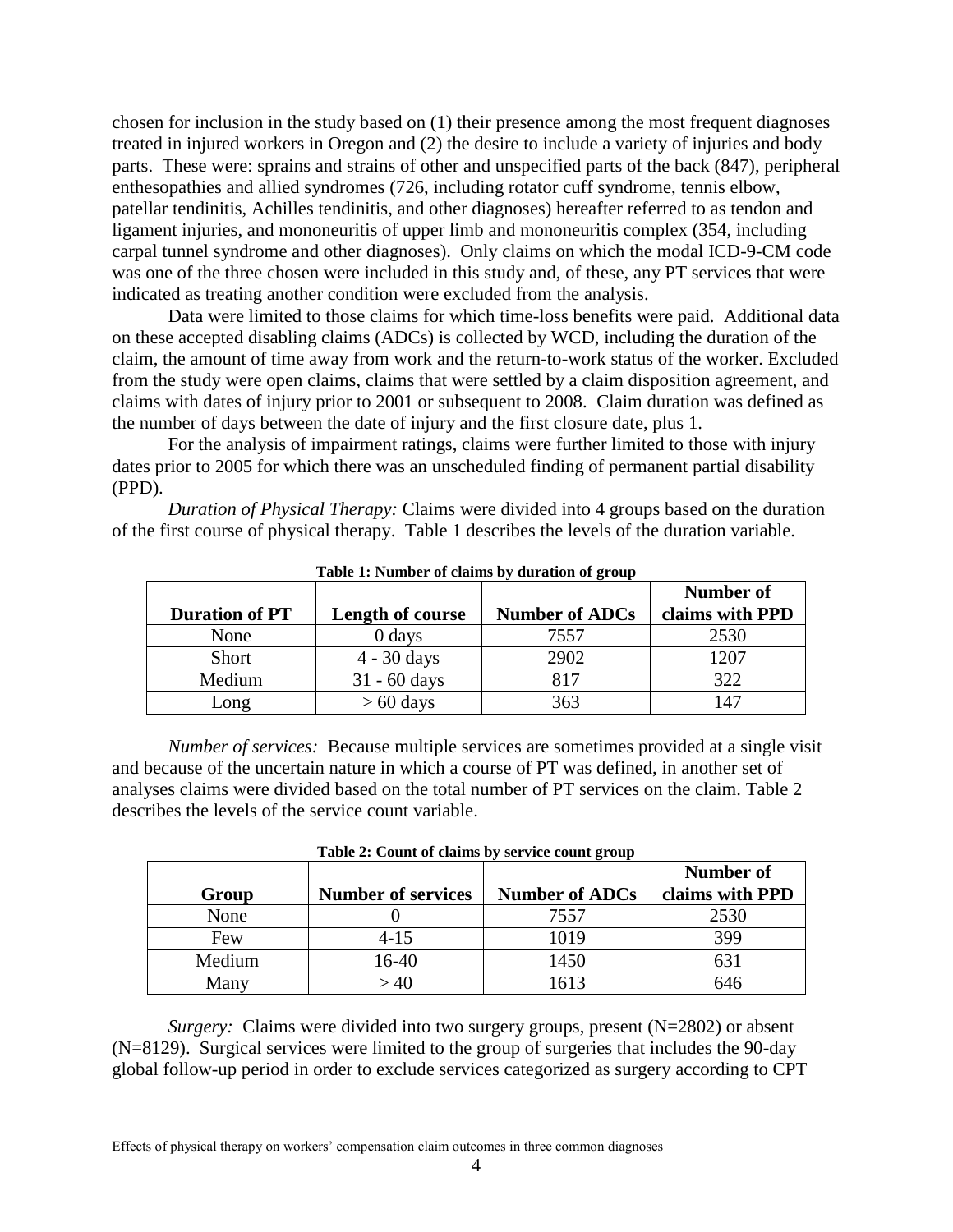classification system but that are not surgery in the traditional sense (such as application and removal of splints and casts).

Claims were evaluated on the basis of the total payments for medical services on the claim, total payments for services other than PT, duration of the claim in days, number of days of time-loss benefits paid and, for PPD claims, the final percentage of physical impairment awarded to the claimant. Analysis of each diagnosis was conducted separately.

#### **Results**

Chart 1 shows the total medical costs per claim by duration group and surgery for each of the 3 diagnoses. In each case, claims with surgeries have a higher average cost than claims without surgeries. Additionally, claims with no PT have the lowest total medical costs and claims with longer durations of PT have higher total medical costs.

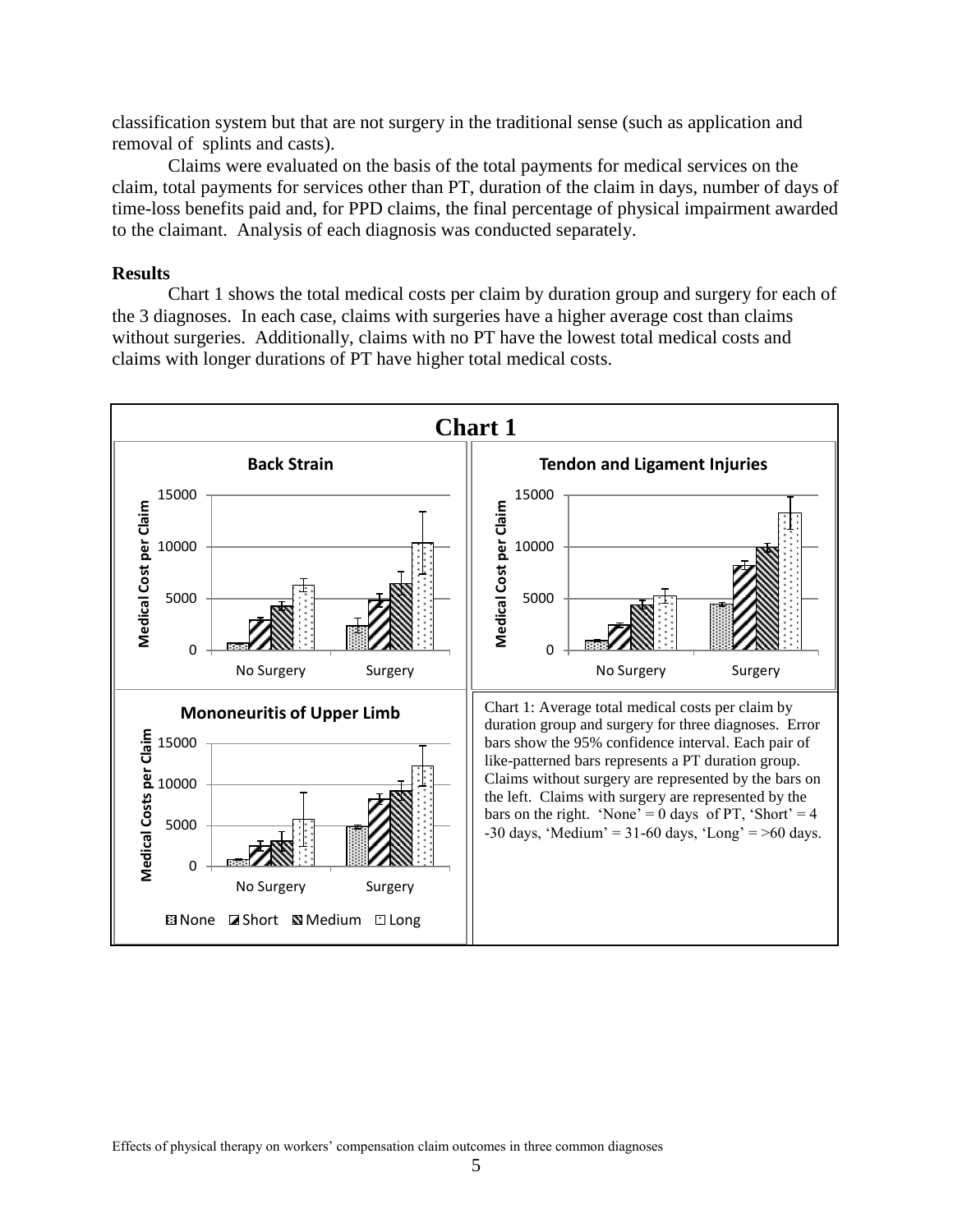Chart 2 shows total medical costs per claim by service count group and surgery for each diagnosis. Results for the main effect of surgery do not differ from chart 1. The presence of surgery services on the claim is associated with higher costs per claim. As in chart 1, claims with no PT have the lowest total medical costs and claims with more PT services have increasingly higher total medical costs. There is also a significant interaction effect in these data, as well. The effect of more PT is greater on claims that had surgery than those that did not.

It is not surprising that claims with longer courses of PT and more PT services have higher medical costs than those with fewer. More severely injured people require more intensive treatment. We are unable to reliably determine the extent or severity of injury from the billing data. However, we can assume that the increase in treatment intensity increases in all treatment modalities more or less equally, at least in the aggregate, with increasing severity of injury. To examine this, we compared the total costs of all medical services other than PT among the duration groups and service count groups.

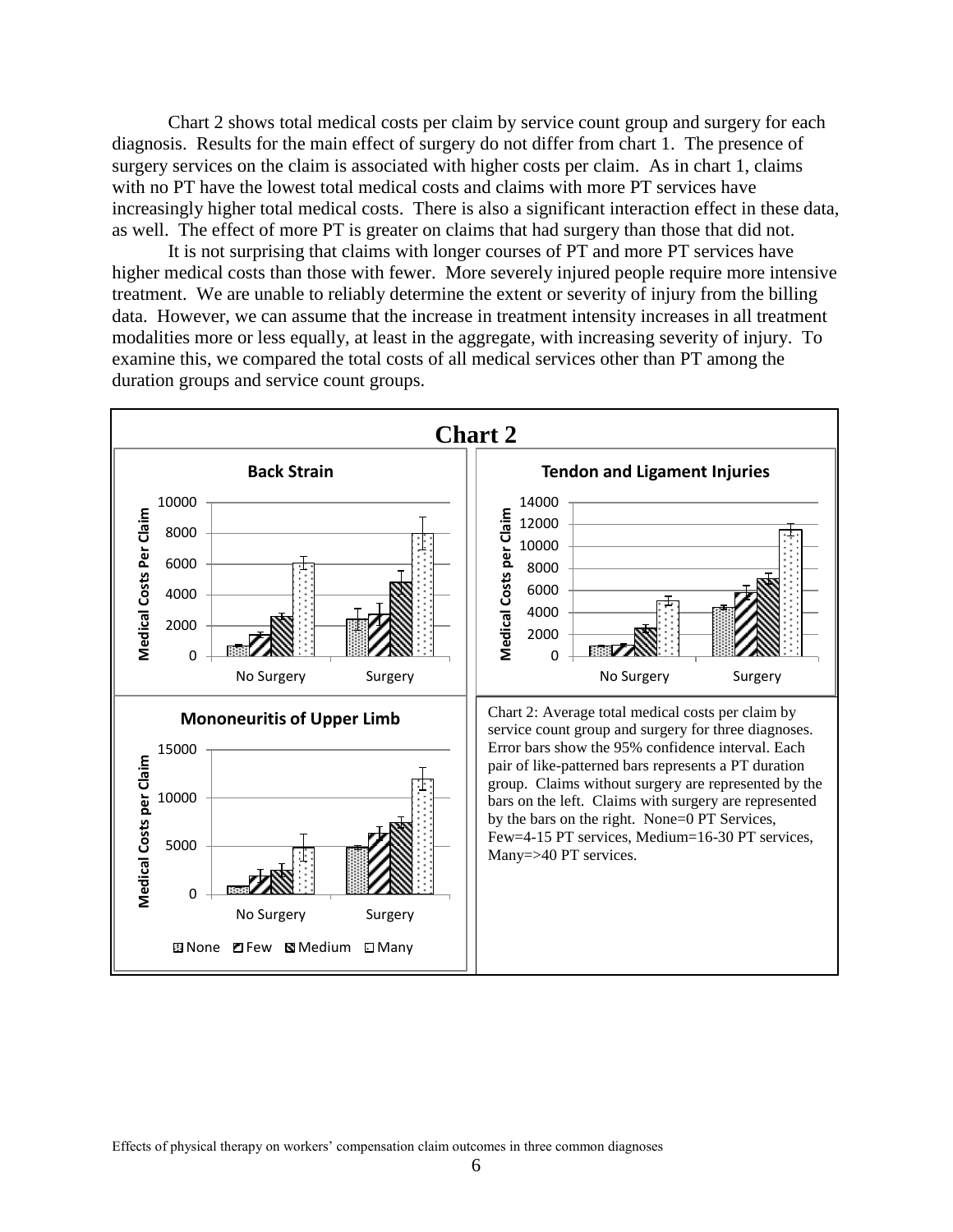Charts 3 shows the average total cost of medical services other than PT by duration group. As shown previously, claims with surgery cost more than those without. More importantly, the cost of services other than PT increases with increasing amounts of PT.

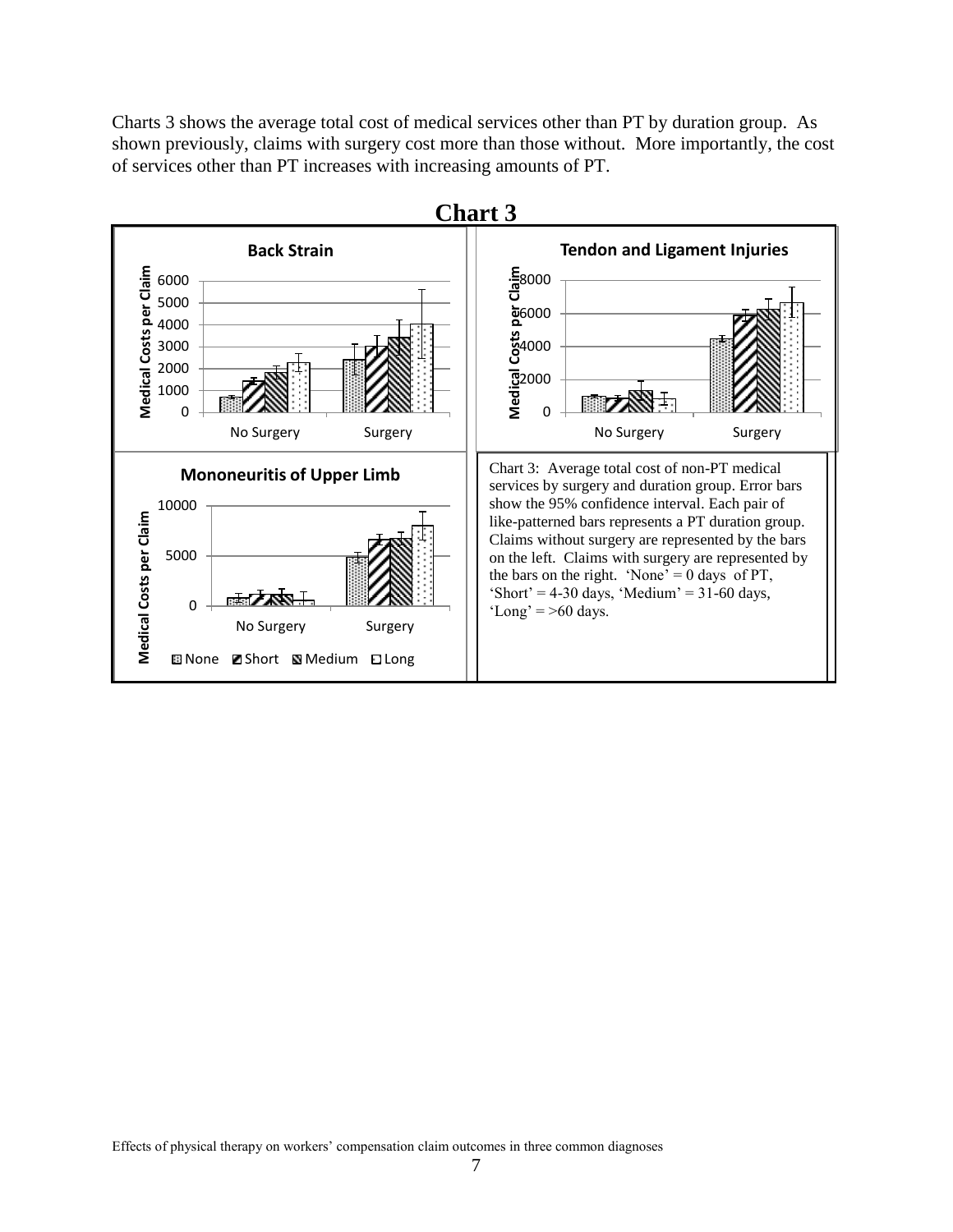Chart 4 shows average medical costs for services other than PT by number of PT services and surgery. As in chart 3, medical costs per claim increase for non-PT services with increasing amounts of PT and with the presence of surgery. The increase in other medical costs with increasing PT indicates that patients undergoing longer courses of PT and more PT services are more severely injured or in need of more extensive treatment than those who received less PT. The interaction between the surgery variable and PT variables is significant for tendon and ligament injuries and mononeuritis of the upper limb. For claims with surgery, average medical costs per claim are greatest on claims with long durations of PT and least on claims with no PT services. For claims without surgery, there are no differences among the groups with tendon and ligament injuries and mononeuritis of the upper limb. Although claimants in the longer duration groups received more PT they did not receive more of other services.

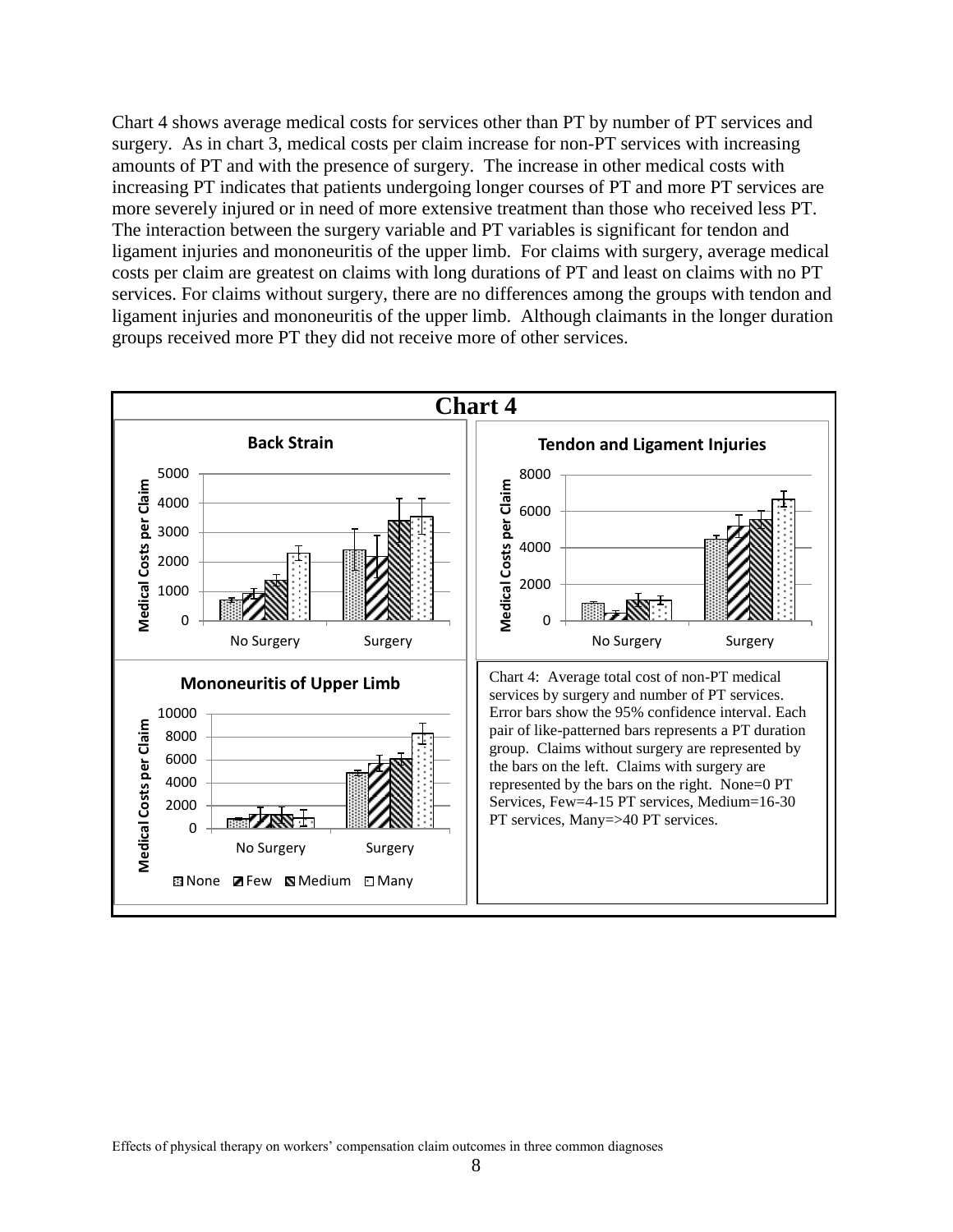Chart 5 shows the time from the date of injury to the first closure date by duration group. There is a small but statistically significant effect for the surgery variable for back strains and sprains and tendon and ligament injuries. Claims that require surgery have longer durations than those that don't. In the case of mononeuritis of the upper limb, the data do not indicate an effect of surgery on duration. There is no effect on claim duration that can be attributed to the duration of PT that is apparent from our data.

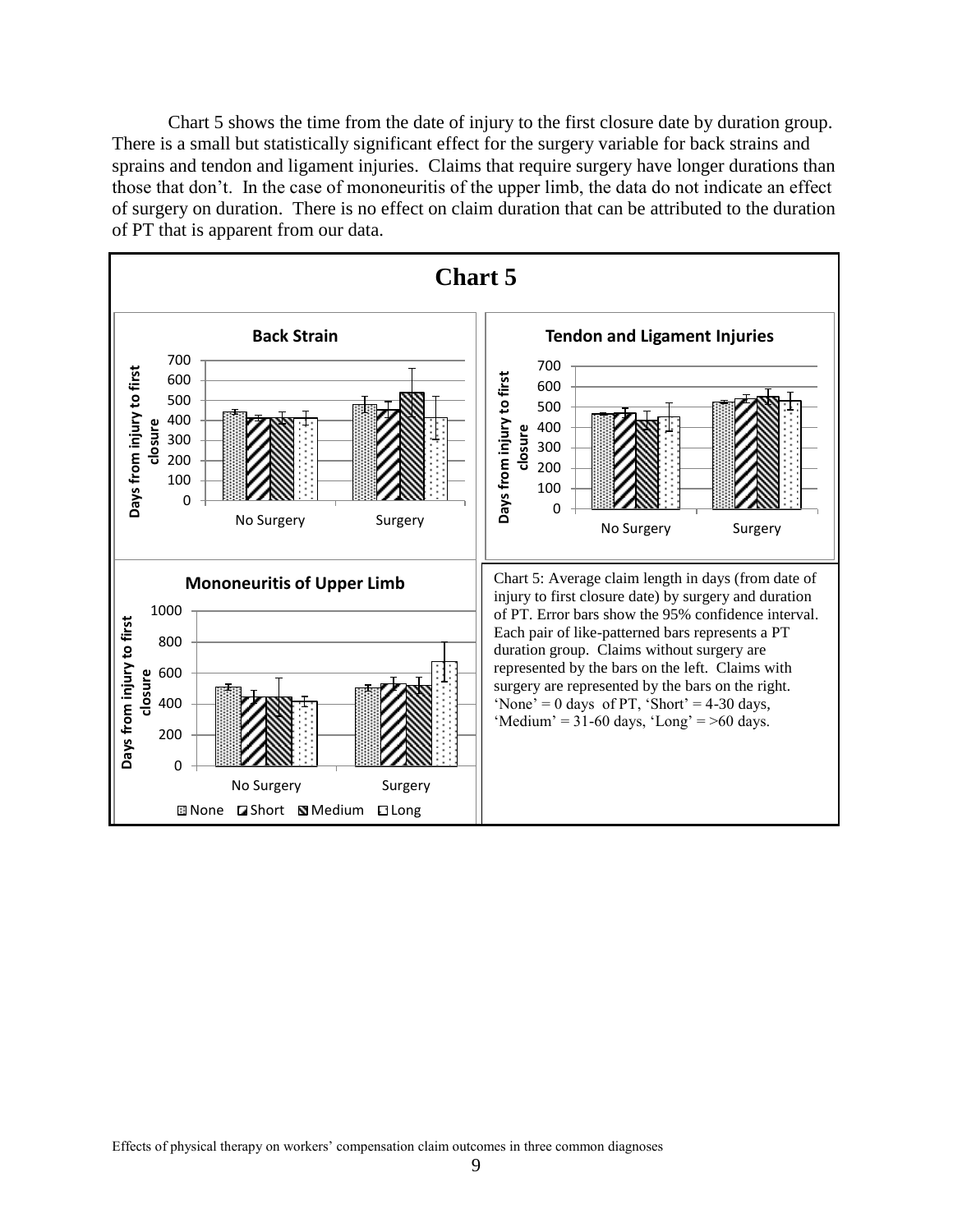Chart 6 shows the time from the date of injury to the first closure date by service count group. As in Chart 5, claims that require surgery have longer durations than those that don't for back stran and tendon and ligament injuries but not for mononeuritis of the upper limb. The amount of PT that a patient receives does not appear to affect the duration of the claim. Claims with surgery and claims without are essentially the same duration regardless of the amount of PT.

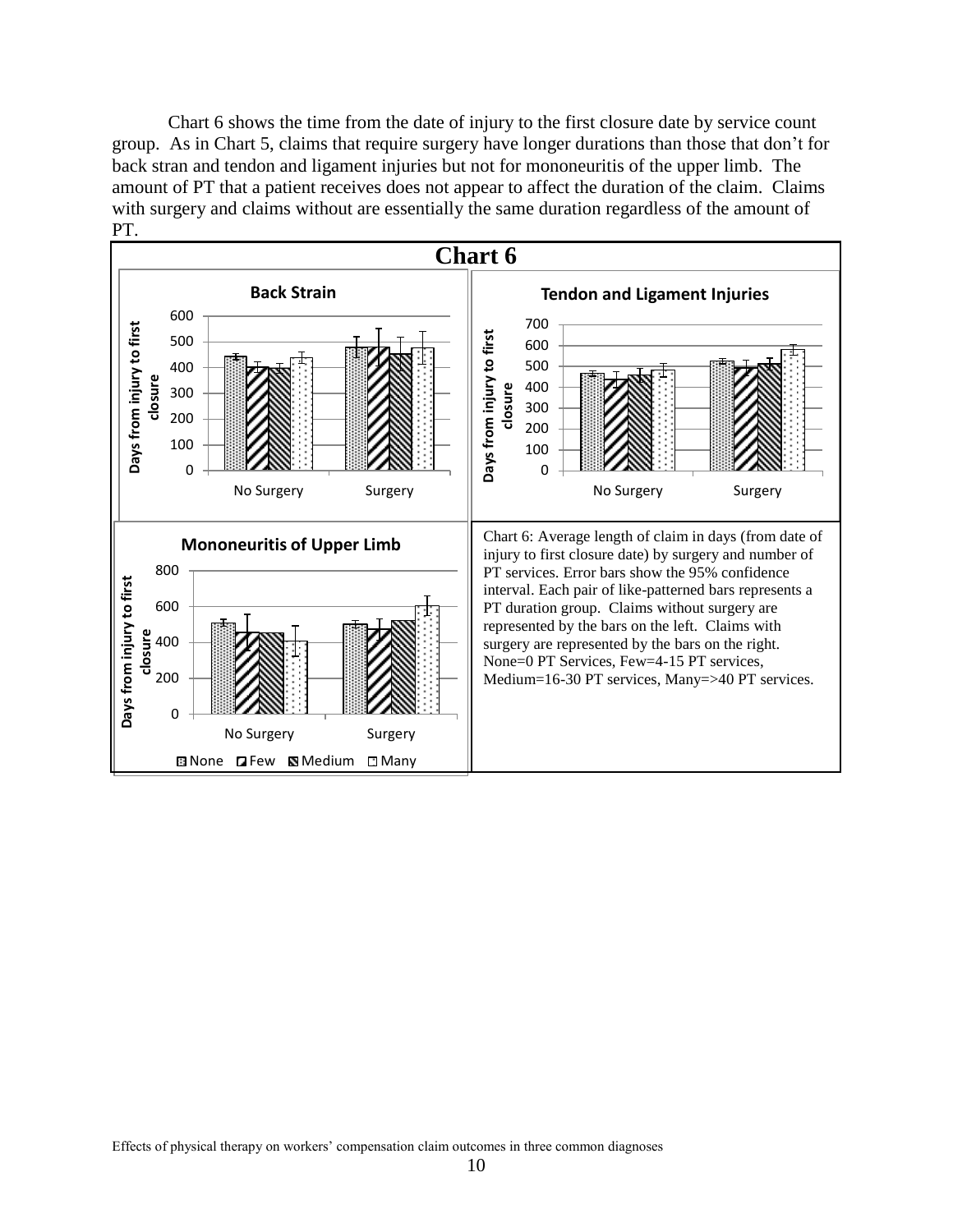Chart 7 shows the average number of days for which the injured worker received temporary disability compensation (time-loss) as a function of the duration of PT and the presence or absence of surgery services. Time-loss begins on the date of injury and continues until the worker returns to work, unless the total days of time-loss are 14 or fewer, in which case time-loss begins 3 days following the date of injury. For each diagnosis the presence of surgery increases the number of days of time-loss paid. There is no effect of the amount of PT on the number of days of time-loss, however. Claims with long durations of PT have statistically equivalent numbers of time-loss days.

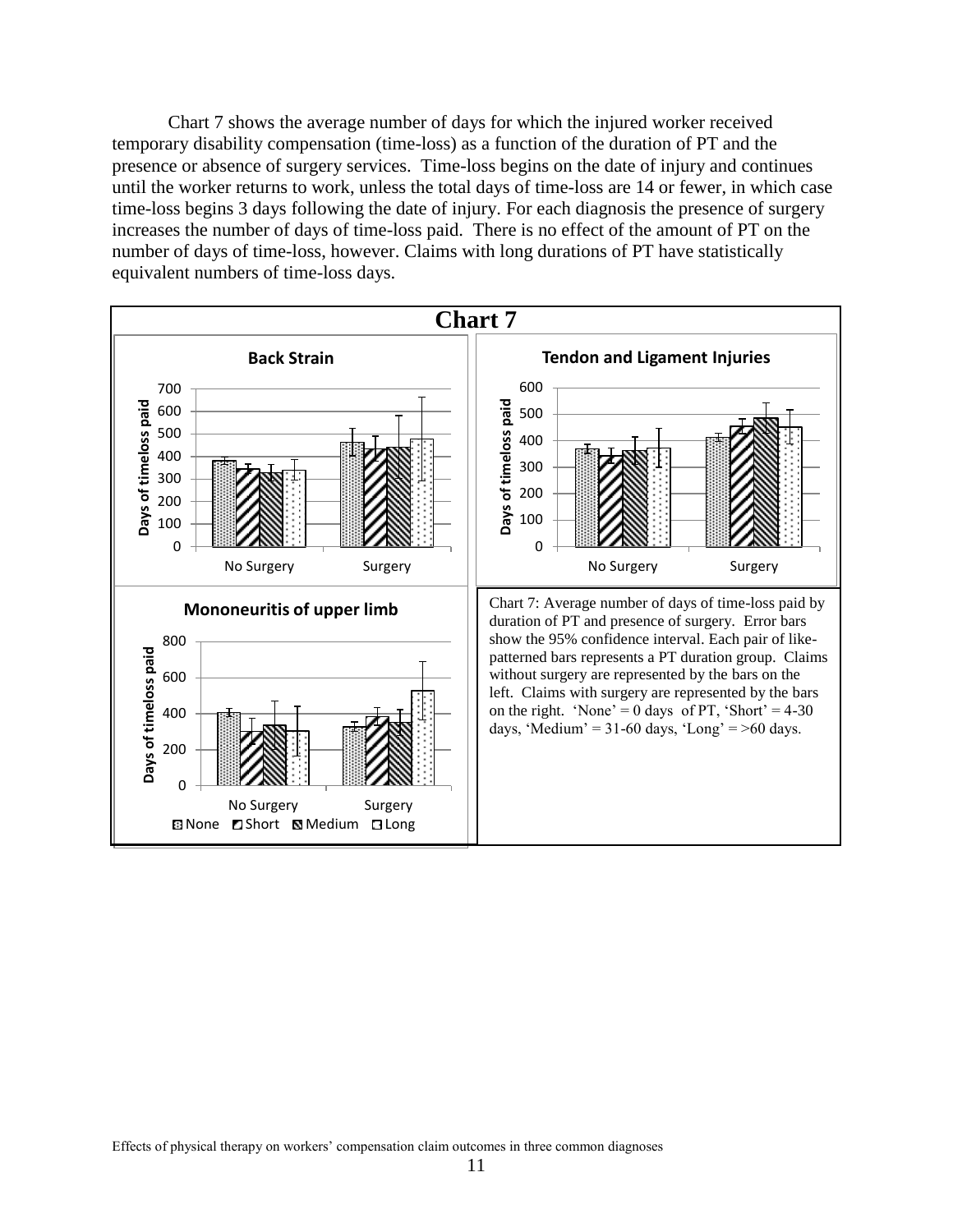Chart 8 shows the average number of days of time-loss as a function of the number of PT services and the presence or absence of surgery. As in Chart 7, the presence of surgery increases the number of days of time-loss paid but there is no effect of the amount of PT on the number of days of time-loss. Claims with many PT services have statistically equivalent numbers of timeloss days.

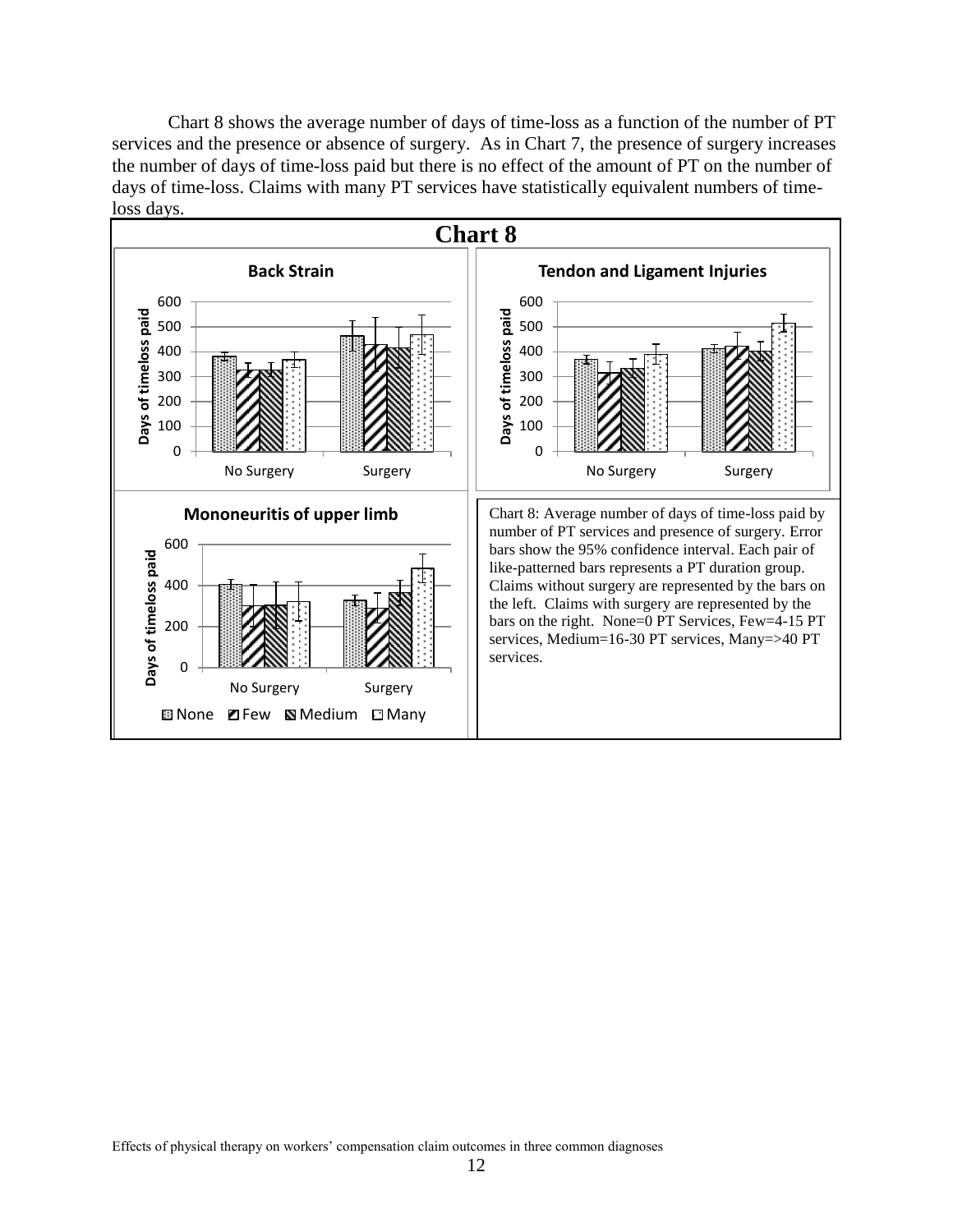For claims with permanent disability ratings, we examined the effects of the duration and amount of PT on the percent of disability awarded at closure. Because permanent disability is a comparatively rare occurrence, only a subset of the claims from the previous studies was available for this analysis. Because of the reduced sample size, the surgery variable was eliminated to increase the number of cases in each group. In addition, there were not enough cases of mononeuritis of the upper limb which resulted in permanent disability to make statistically reliable estimates, so this diagnosis was not analyzed.

Chart 9 shows the average impairment rating for each PT duration group. For the back strain and sprain claims, there is a significant reduction in the rated impairment as the duration and the count of services of physical therapy increase. For tendon and ligament injuries there were no statistically significant differences.

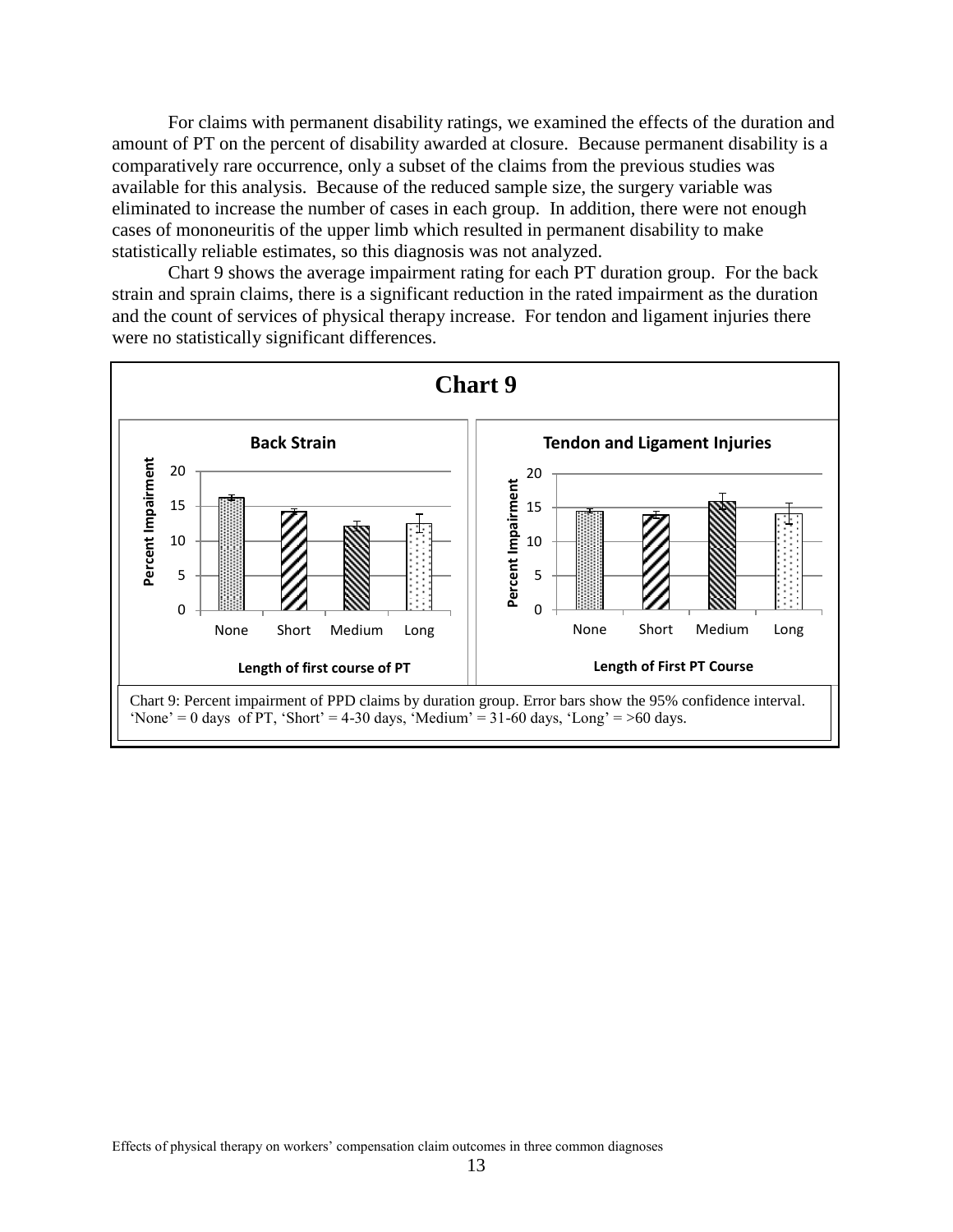Chart 10 shows the average impairment rating by the number of PT services. For the back strain and sprain claims, there is a significant reduction in the rated impairment as the duration and the count of services of physical therapy increase. For tendon and ligament injuries there is also a statistically significant difference among the groups, however the claims which had the most PT services also had the highest impairment ratings which is contrary to the other findings. One explanation is that the claims in this group were so much more severely injured than those in the other groups that no amount of PT was effective in further reducing their impairment ratings.

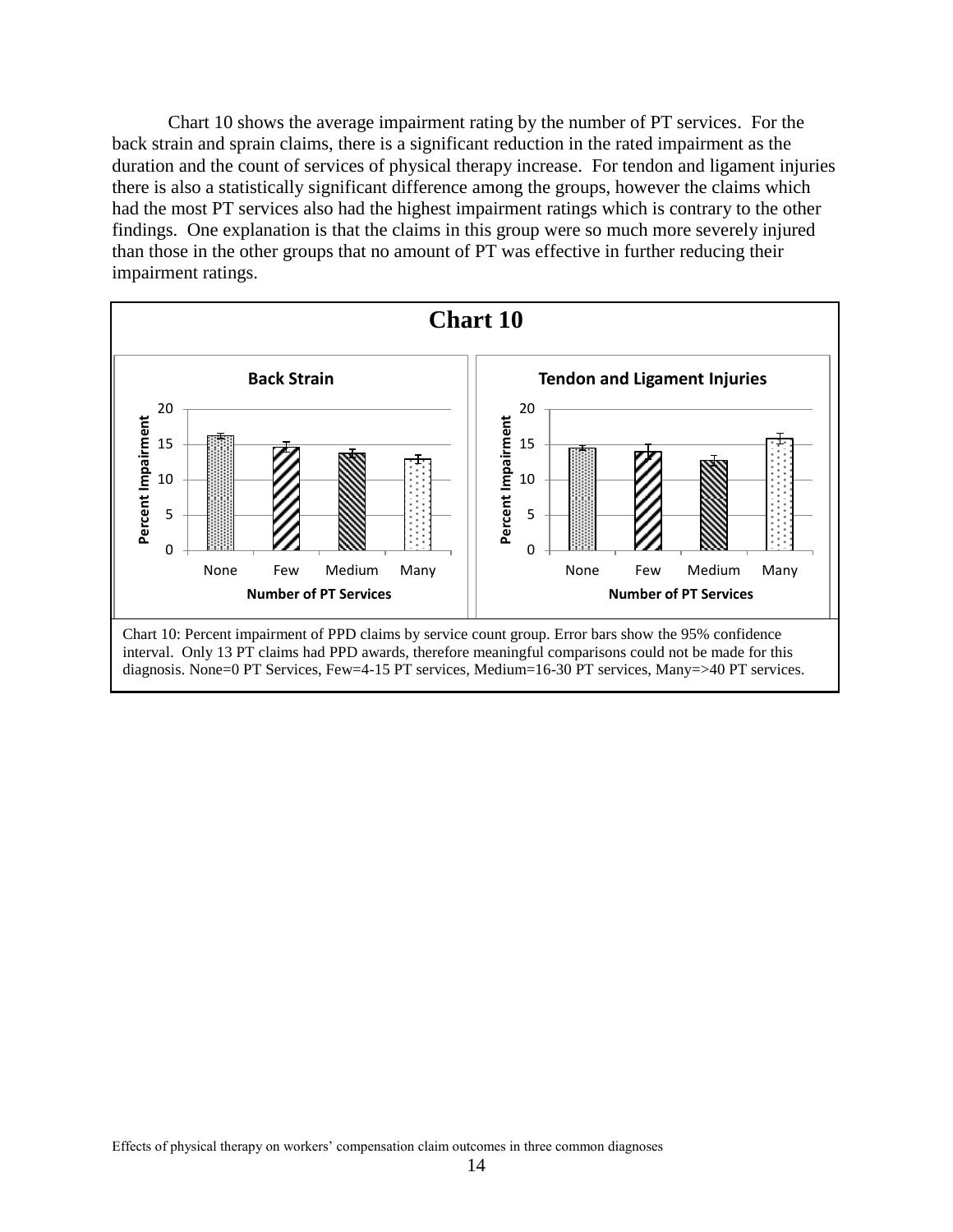Finally, for those claims that had surgery, we examined the effects of the timing of PT relative to surgery on the average total cost of medical services. Claims were grouped according to whether the first course of PT came prior to or post-surgery as compared to claims that had no PT services.

Chart 11 shows the average total medical payments of claims in each of the 3 groups. The non-PT group had no PT services, the Prior group had a first course of PT prior to surgery, and the Post group had a first course of PT following surgery. For back strain and mononeuritis of the upper limb, claims with a first course of PT prior to surgery had significantly lower costs than those with a first course of PT following surgery. It is worth noting that many of the claims in the Prior group also had subsequent PT following surgery and still had lower total medical costs. There was no statistically significant difference in the medical costs for the tendon and ligament injuries claims that had PT, although both groups had significantly higher costs than the nonPT group.

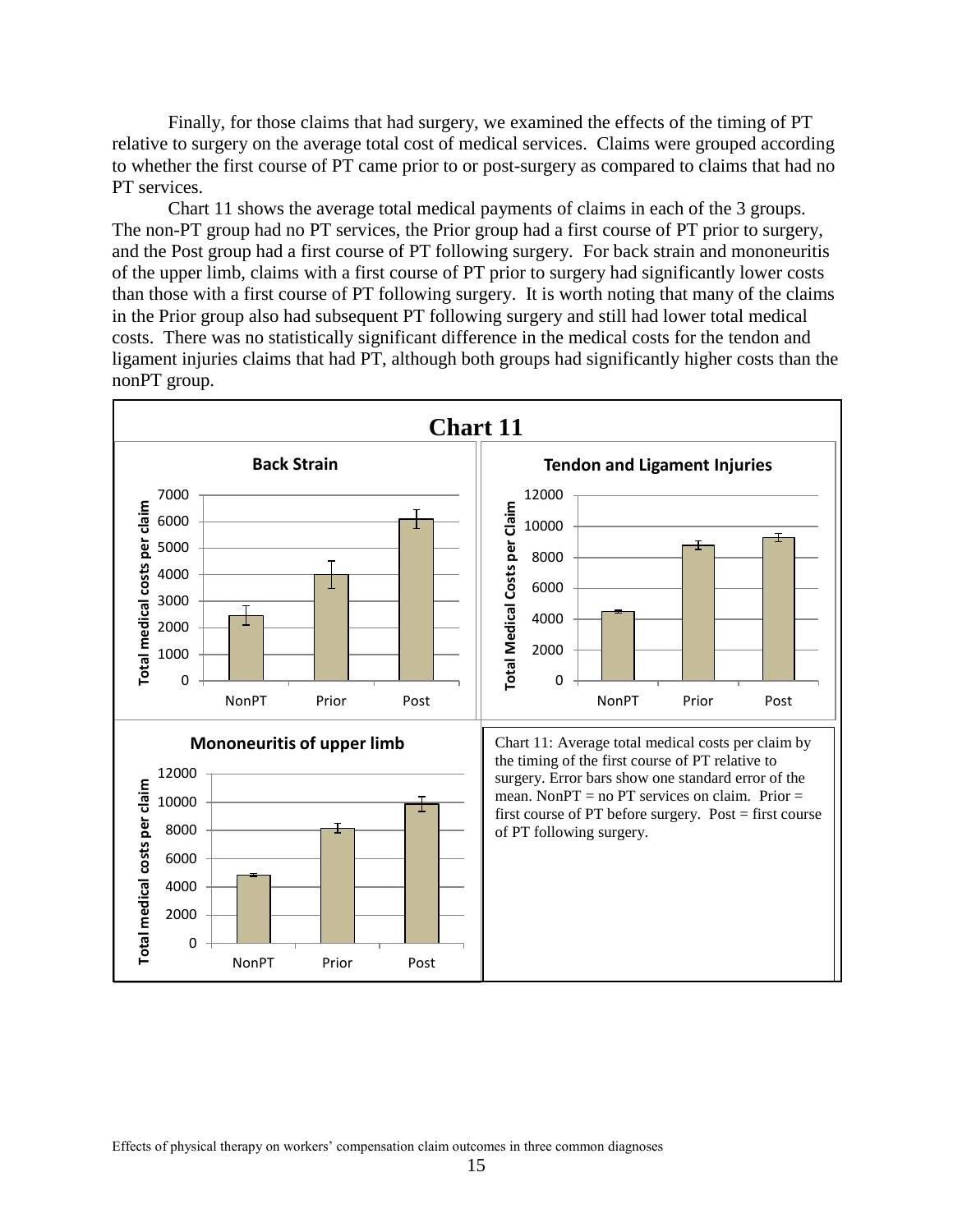Chart 12 shows the average medical payments for services other than PT on claims in each of the 3 groups. As in the previous analysis, for back strain and mononeuritis of the upper limb, claims with a first course of PT prior to surgery had significantly lower costs than those with a first course of PT following surgery. There was no statistically significant difference in the medical costs for the tendon and ligament injuries claims that had PT, although both groups had significantly higher costs than the nonPT group.

One explanation is that the presence of a course of PT prior to surgery enables a faster recovery post-surgery, reducing the workers' dependence on other services such as pharmaceuticals.



We also examined the effects of the timing of the first course of PT relative to surgery on claim duration and days of time-loss paid and found no statistically significant differences.

### **Conclusions**

Physical therapy has limited but measurable effects on claims that are detectable in the billing data submitted to WCD by insurers. Longer durations of PT and more PT services were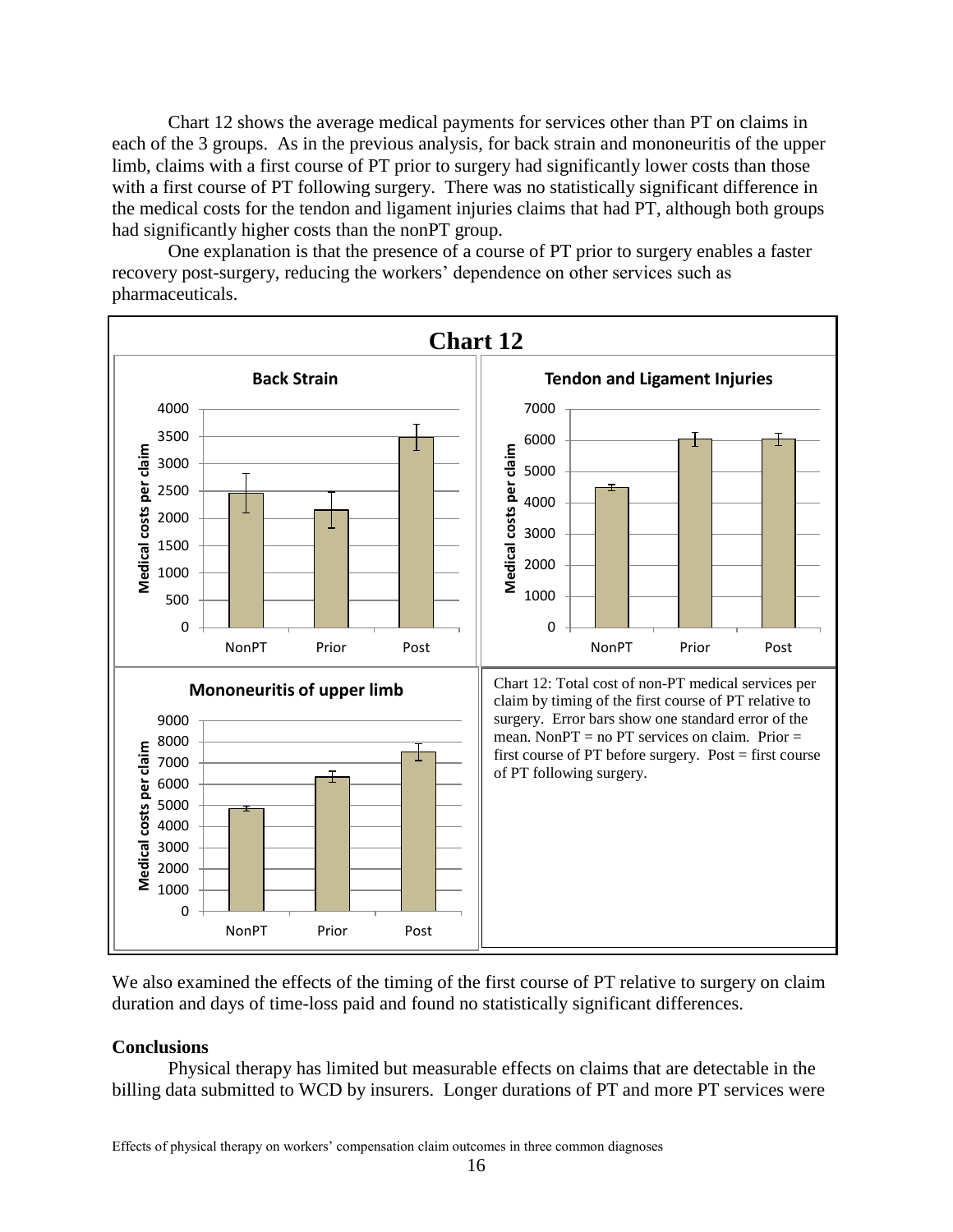associated with higher costs per claim. When the costs for the PT services themselves were removed, costs for other medical services were very nearly the same irrespective of the duration or amount of PT. Longer courses of PT and more PT services were associated with lower disability ratings which potentially lower indemnity costs. Claims with a course of PT prior to surgery had lower medical costs per claim than those that had PT only after surgery for two of the three diagnoses studied.